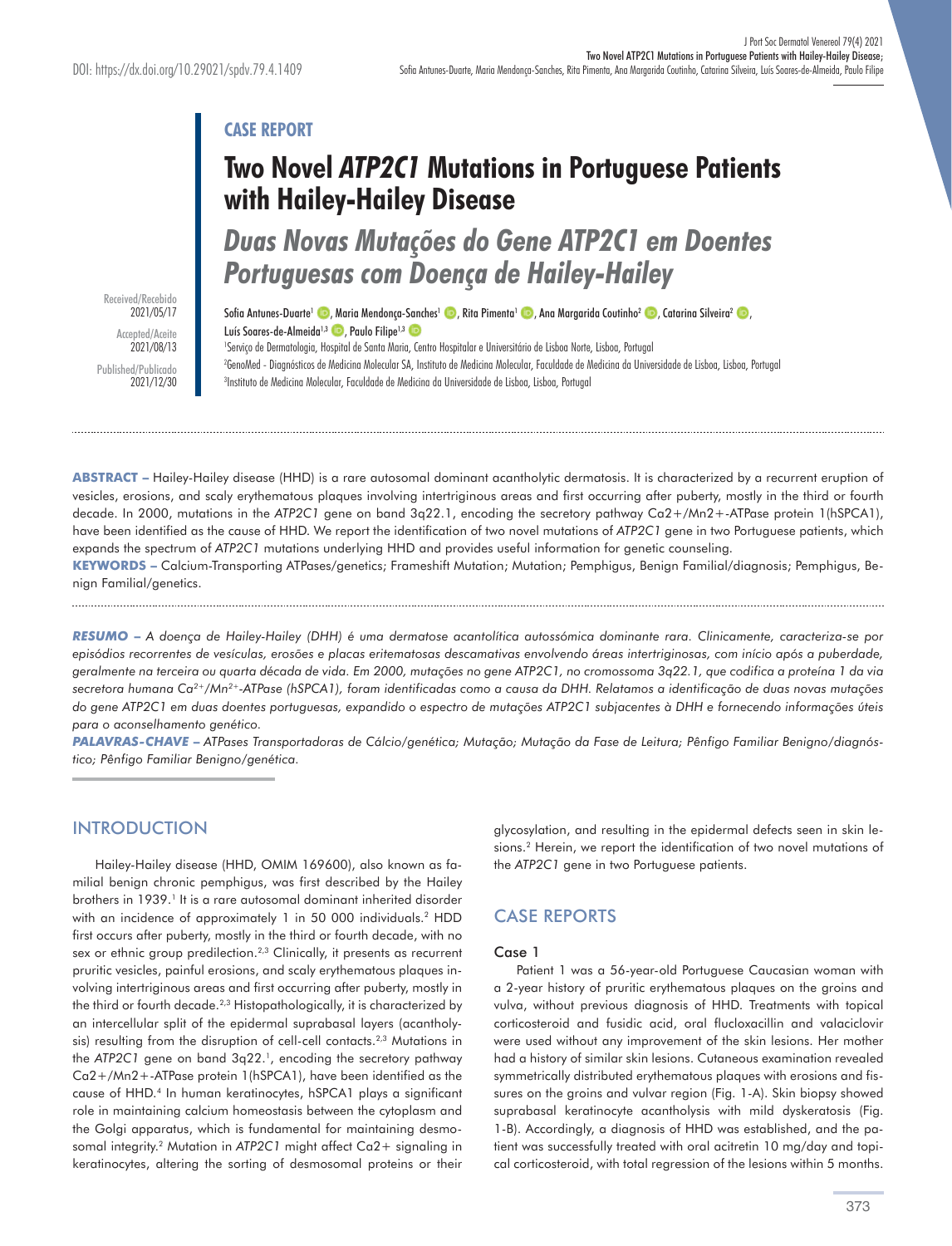

**Figure 1 -** Patient 1(A) Clinical picture showing erythematous plaques with erosions and fissurations on the groins and vulvar region. (B) Histological examination showing suprabasal keratinocyte acantholysis with mild dyskeratosis (Hematoxylin and eosin, original magnification ×100).

#### Case 2

Patient 2 was a 60-year-old Portuguese Caucasian woman with a 18-year history of typical skin lesions of HHD, mostly involving inframammary regions and groins (Fig. 2-A,B). The diagnosis of HHD was previously confirmed by histopathological study (Fig. 2-C,D). She reported 6 affected family members: the father, an uncle, a brother, a cousin, a niece and her son. The patient was admitted to the inpatient Dermatology Department for a clinical exacerbation of the skin lesions, already treated in the domicile with oral minocycline 100mg/day and betamethasone ointment, with minimal response. Bacterial culture from inguinal fold showed growth of *Streptococcus pyogenes*. The patient was treated with oral clarithromycin, oral acitretin 10 mg/day and zinc oxide ointment, with significant clinical improvement within 2 months.

#### Genetic tests

After informed consent, genomic DNA was extracted from the patients' peripheral blood using a standard in-house salting-out method.

A whole exome library was prepared using the Twist human core exome kit (Twist Bioscience). Target regions were sequenced (paired-end) on an Illumina platform (NovaSeq 6000) with 150



**Figure 2 -** Patient 2(A,B) Clinical picture showing erythematous eroded involving the groins, perineum and inframammary folds. (C,D) Histological examination showing focal acantholysis beginning in the suprabasilar area and extending throughout the epidermis. (Hematoxylin and eosin, original magnification  $\times$ 100, x400).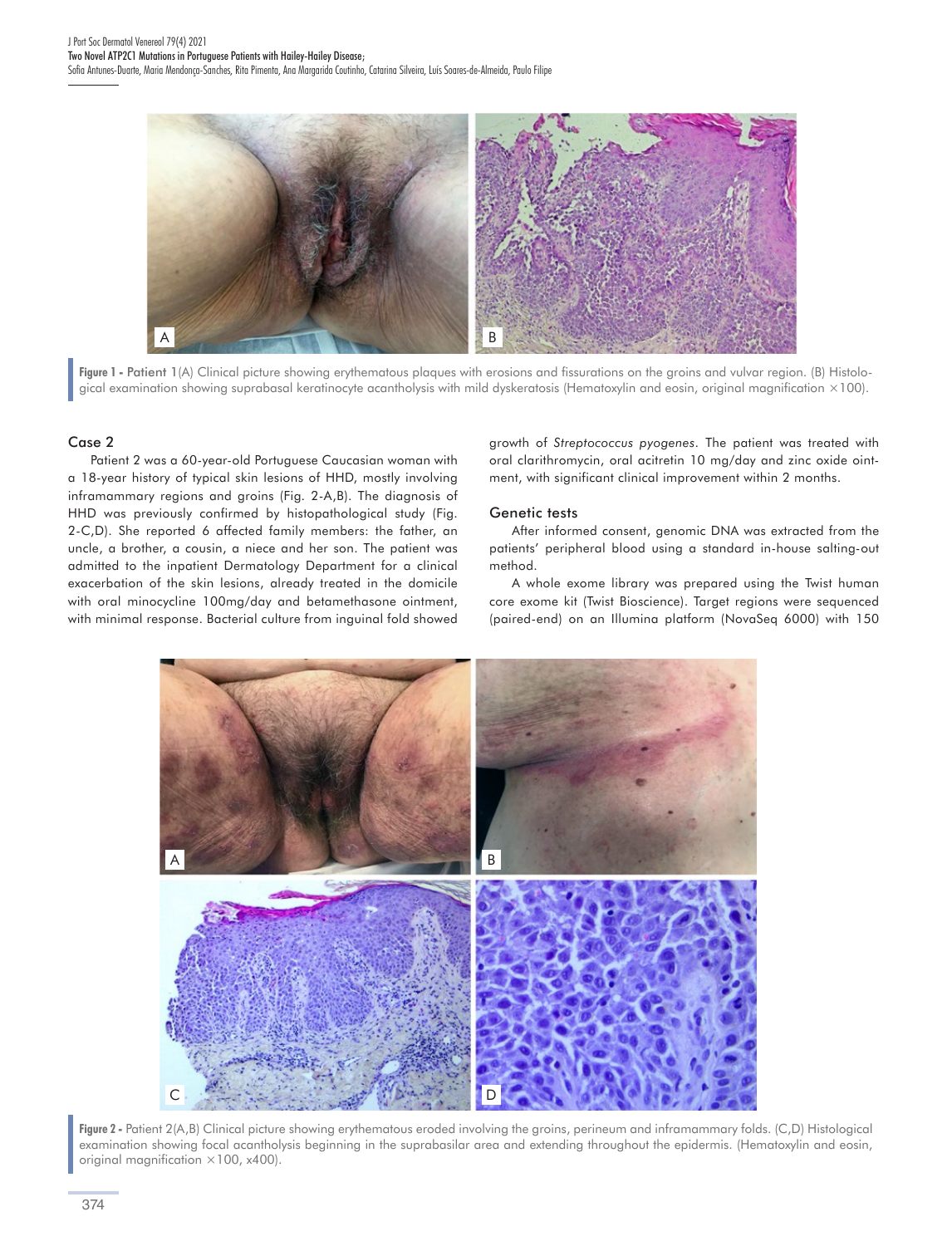base read length, with a medium read depth of at least 60x. All the exonic and splice-site regions of the *ATP2C1* gene were analyzed. To assess the potential functional consequences of detected variants and predict the clinical impact, bioinformatic data analysis was performed using well-established computational methods based on evolutionary conservation, protein structure and/or sequence homology.

Two heterozygous mutations of the *ATP2C1* gene were identified in these patients with HHD (Table 1). In patient 1, a donor splice site G>T transition at nucleotide 1741+1 (c.1741+1G>T) was found in intron 18 of ATP2C1 (Fig. 3-A). In patient 2, a duplication of an A at nucleotide 1669 was found in exon 18 of *ATP2C1* (c.1669dupA), which altered the coding sense from Threonine to Asparagine at position 557, and creating a premature stop codon at position 65 [p.(Thr557Asnfs\*65)] (Fig. 3-B). These two mutations were absent in public databases. They were classified according to the American College of Medical Genetics and Genomics guidelines as likely pathogenic.5

**Table 1 -** Two novel mutations of *ATP2C1* gene identified.

| <b>Patient</b> | <b>Location</b> | <b>Nucleotide</b><br>substitution | <b>Aminoacid</b><br>substitution | <b>Mutation type</b> |
|----------------|-----------------|-----------------------------------|----------------------------------|----------------------|
|                | Intron 18       | $c.1741 + 1$<br>G > T             |                                  | Donor<br>splice site |
| 2              | Exon 18         | c.1669dupA                        | p.Thr557<br>Asnfs*65             | Frameshift           |

### **DISCUSSION**

Since *ATP2C1* was first reported as the causative gene for HHD in 2000, at least 185 *ATP2C1* gene mutations have been discovered worldwide.6 These mutations are scattered throughout the *ATP2C1* gene, distributed all over the encoded sequence (27 exons) and in the



**Figure 3 -** *ATP2C1* gene analysis of genomic DNA. (A) Patient 1, c.1741+1G>T. G>T transversion at the splice acceptor site of intron 18 of the *ATP2C1* gene. (B) Patient 2, c.1669dupA. Duplication of A at nucleotide 1669 in exon 18.